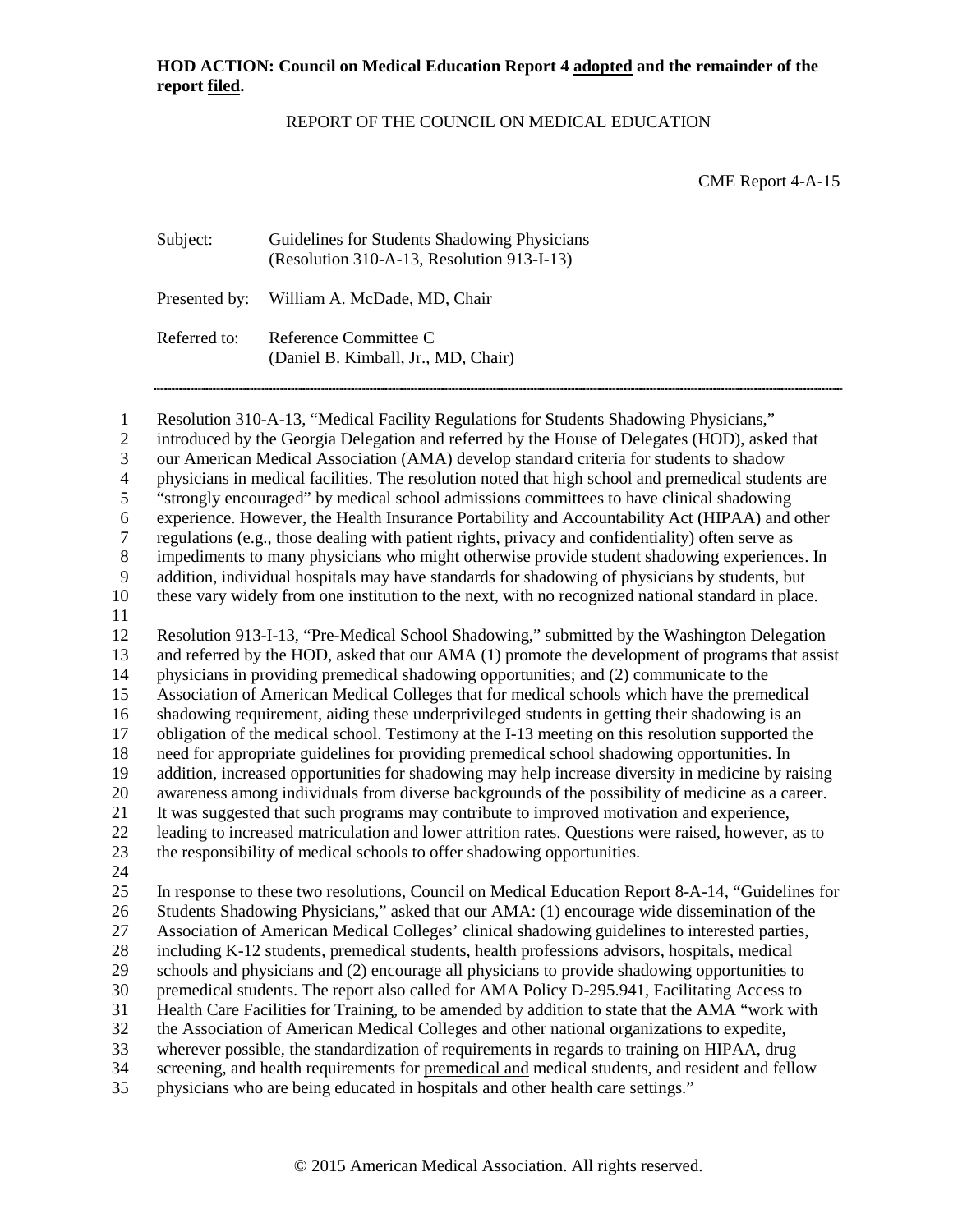At the A-14 HOD meeting, mixed testimony was heard on CME Report 8 during the reference

committee hearing. It was noted that the amount of paperwork required of physicians to offer a

3 shadowing opportunity is onerous. Accordingly, this report was referred for a more thorough<br>4 review of physician shadowing and the appropriate mechanisms to ensure that individuals from

4 review of physician shadowing and the appropriate mechanisms to ensure that individuals from<br>5 underprivileged and under-represented minority groups are afforded equal opportunity to underprivileged and under-represented minority groups are afforded equal opportunity to

participate in shadowing experiences.

 $\frac{7}{8}$ 

## **BACKGROUND**

 It is important to differentiate *shadowing* from *volunteering*. Volunteering offers an opportunity to help (without compensation) in a health care setting; duties might include filing paperwork, answering phones and similar functions. Shadowing, in contrast, is strictly observational but 13 directly related to the provision of clinical care, with the student observing as the health<br>14 professional provides care to patients. This may occur in varied clinical settings, including professional provides care to patients. This may occur in varied clinical settings, including hospitals, outpatient clinics, long-term care facilities and/or office practices. Observation always occurs under the appropriate supervision of a licensed physician or other licensed health care professional. (Note: This report does not cover what are often referred to as observerships, which are often undertaken by international medical graduates [IMGs] as they seek to gain exposure to and understanding of the practical and sociocultural aspects of U.S. medical education and health 20 care. The AMA has previously developed guidelines for such programs; these are available via the 21 AMA website at ama-assn.org/ama/pub/about-ama/our-people/member-groups-AMA website at ama-assn.org/ama/pub/about-ama/our-people/member-groups-

sections/international-medical-graduates/observership-guidelines.page?.)

 The benefits of a shadowing experience for the student include exposure to the day-to-day realities of medical practice and tangible evidence (for admissions committees) of their commitment to becoming a physician. For example, a summertime medical program for high school students at the University of Oklahoma College of Medicine, which included a shadowing component, resulted in "increased understanding of the medical school application process, the medical curriculum and the 29 medical field, and an increase in students' likeliness to choose a medical career."<sup>[1](#page-6-0)</sup> Similarly, a study of premedical students in a shadowing program at Stanford University found "significant increases in familiarity with physician responsibilities and in understanding physician-patient [2](#page-6-1) interactions."<sup>2</sup> 

 Such experiences, however, may raise ethical issues for patients in the clinical setting. The author of a June 2011 commentary in *JAMA*, for example, stated that any potential benefits of shadowing from the student perspective "are eclipsed by potential damage to the patient-physician relationship."[3](#page-6-2) Further, a review published in *Academic Medicine* in January 2013 called for further research and the creation of objective outcomes measures. The authors proposed "developing guidelines and introducing a code of conduct for pre-medical students, to enhance the consistency of shadowing experiences and address ethical and practical considerations."[4](#page-6-3)

 In addition, these authors found scant medical literature on shadowing and its impacts on students, physicians and patients. Indeed, a recent PubMed search using the term "physician shadowing" 44 returned 75 results (available at: [ncbi.nlm.nih.gov/pubmed/?term=physician+shadowing\)](http://www.ncbi.nlm.nih.gov/pubmed/?term=physician+shadowing), the majority of which are not relevant to this report. One study that is relevant examined the impact of an academic summer research, shadowing and mentorship program on college students interested in medicine and surgery. The authors surveyed 48 participants in the program, with 44 respondents, and found that "proficiency in all categories assessed improved considerably, including medical terminology, abstract writing, statistical analysis, graph and table construction, article writing, and video production. During the last 5 years, participants coauthored 112 national presentations (29 video presentations), 46 published abstracts, and 57 peer-reviewed published articles. Ninety-two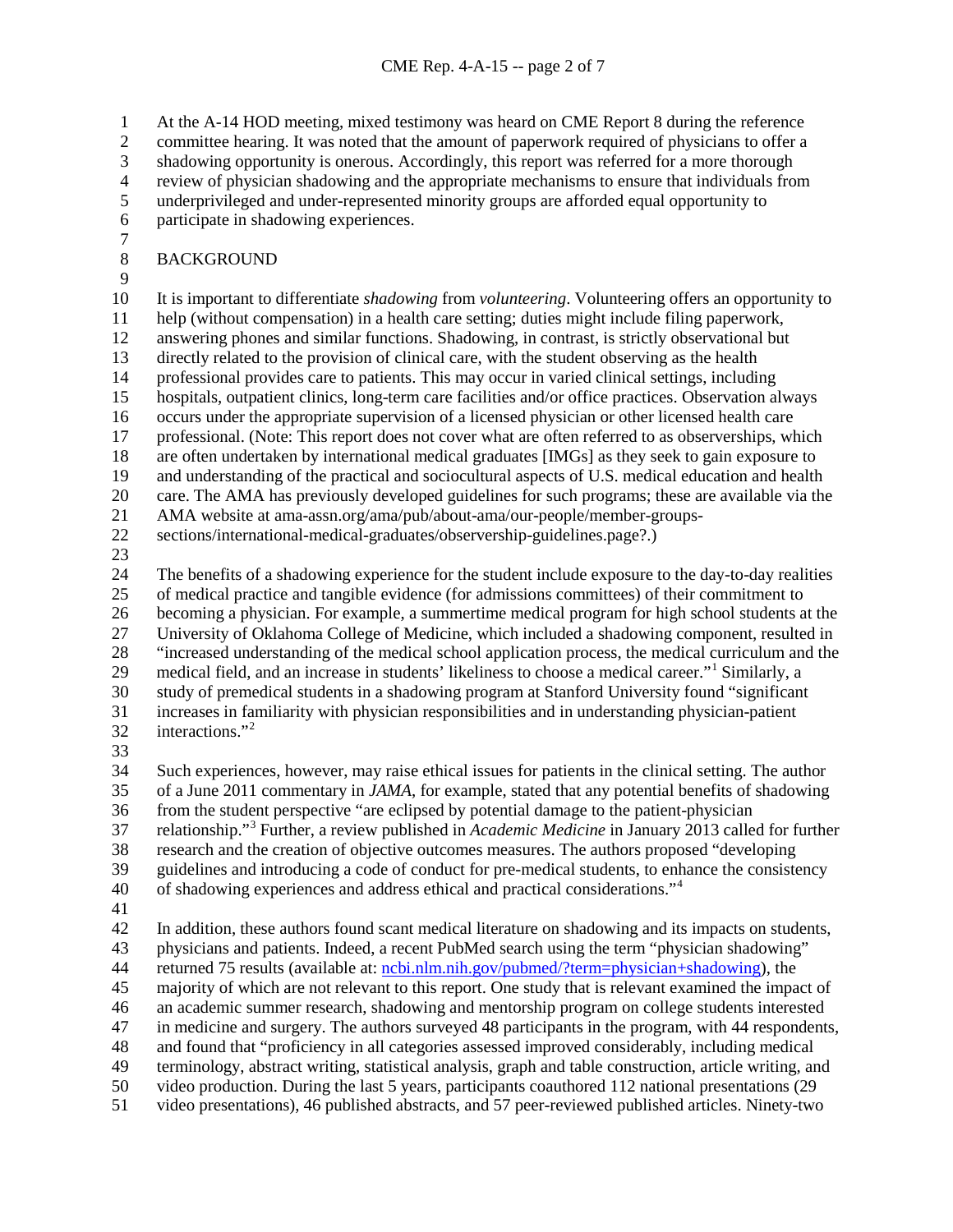percent developed more favorable opinions of a career in medicine; 8 percent believed the

experience deterred them from a career in medicine because of lifestyle and [study] demands.

Seventy-seven percent believed the program promoted a career in surgery; 82 percent believed it

- 4 elevated their goals to become leaders in American medicine." They concluded that such programs<br>5 for college and graduate students can lead to improved academic productivity and attainment of
- for college and graduate students can lead to improved academic productivity and attainment of 6 career goals, and that academic surgeons can play an influential role in this regard.<sup>[5](#page-6-4)</sup>
- $\frac{7}{8}$

Shadowing, and the concerns surrounding it, is a frequent subject of discussions on the email

listserv of the National Association of Advisors for the Health Professions (NAAHP). Advisors

note that, as regulations tighten in health care settings, developing and overseeing clinical

educational and shadowing experiences has become more challenging than in the past. Some of the

issues that may dissuade physician offices and hospitals from serving as sites for clinical

13 shadowing include concerns over potential liability, HIPAA regulations, lack of time or staff for<br>14 oversight, and ethical concerns, including informed consent and patient confidentiality. oversight, and ethical concerns, including informed consent and patient confidentiality.

In some areas, students are required to complete a training program prior to entering into a

shadowing experience, to include HIPAA certification, criminal and child abuse background

 checks and drug testing. The authors of a 2011 letter to *JAMA* proposed three broad guidelines to ensure that medical ethics and legal requirements are not compromised during shadowing

experiences: "First, the student must complete HIPAA regulations, the physician must judge if the

appointment is appropriate for observing, and the physician should specify boundaries for

educational dialogue and note taking. Second, on being introduced to the patient, the pre-medical

student should clearly identify himself or herself as a college student observing to learn more about

a medical career. It is deceptive to say he or she is a member of the team or working with the

physician. Third, the patient should be told that there is no obligation to allow the observation and

refusal is understandable. These criteria would prevent misrepresentation and create

- 27 transparency—ethical principles that can never be introduced too early in an education."<sup>[6](#page-6-5)</sup>
- 

 In summary, shadowing should be clearly defined (as separate from volunteering, for example, or observerships). A limited number of studies on shadowing have been published in the peer-

reviewed literature; more research may help quantify the benefits (and costs) of shadowing.

 Existing studies have shown that students who undertake a shadowing experience become more familiar with the practice of medicine and how physicians interact with patients in the clinical

 setting. This raises the question, however, of possible negative impacts on the patient-physician relationship and the need for ethical guidance in this arena. Additional concerns, for the physician,

include potential liability and lack of time or staff for oversight of students.

- 
- 

THE PROFESSION'S RESPONSIBILITY FOR PROVIDING SHADOWING EXPERIENCES

 In theory, physicians are willing to engage and train the next generation of practitioners and provide career guidance for college and university students aspiring to become physicians. In practice, however, this inclination often collides with the reality of modern medicine, in which physicians are under significant time and performance pressures. In addition, the regulatory, legal and ethical issues cited above may cause even the most altruistic physician to reconsider taking on this additional "unfunded mandate." Often there are also first and second-year medical students who want to shadow; these students may have priority, given a physician's busy schedule.

Most medical schools have admissions criteria that medical school applicants should have

completed a certain number of hours in shadowing/observership (some recommend at least 40

hours). Accordingly, as proposed in Resolution 913-I-13, it may be appropriate to encourage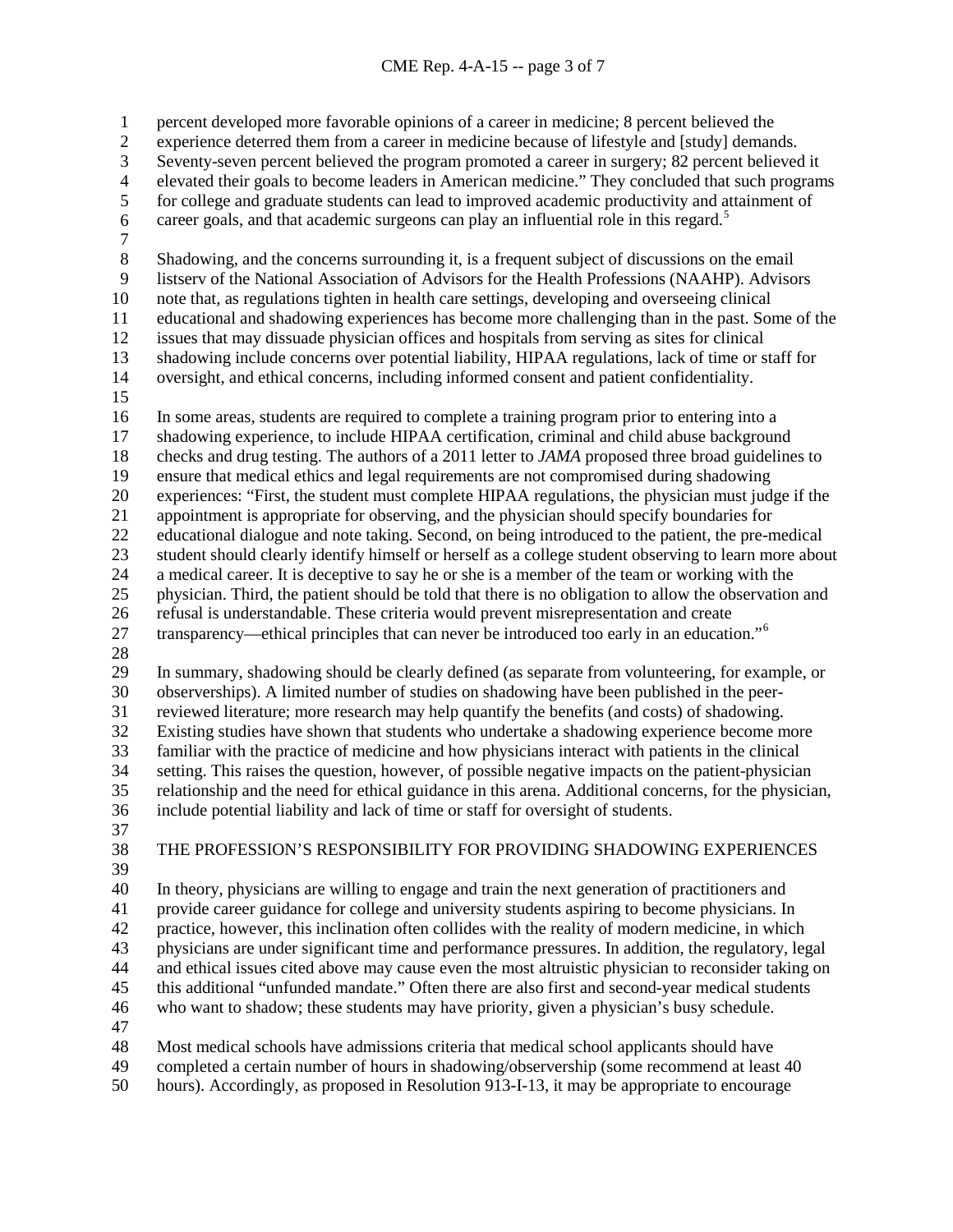medical schools to help premedical students meet this requirement by ensuring availability of shadowing programs. 3<br>4 4 Such programs are particularly needed with regard to students from underrepresented minority<br>5 populations, who may lack the resources and connections to obtain the needed experience.<sup>7</sup> No populations, who may lack the resources and connections to obtain the needed experience.<sup>[7](#page-6-6)</sup> Not providing ready access to such experiences could mean that shadowing requirements have the 7 unintended effect of further disenfranchising minority and economically disadvantaged students<br>8 and reducing the number of medical school matriculants from these sectors of society. and reducing the number of medical school matriculants from these sectors of society. Furthermore, students enrolled in resource-poor K-12 schools and undergraduate education systems may face increased barriers to attaining medical shadowing experiences; special outreach to such students may be warranted to facilitate access to shadowing opportunities. 13 The AMA is helping address these concerns through its Doctors Back to School (DBTS) program<br>14 (ama-assn.org/go/dbts), launched in 2002 by the AMA Minority Affairs Section and the (ama-assn.org/go/dbts), launched in 2002 by the AMA Minority Affairs Section and the Commission to End Healthcare Disparities. Through the program, minority physicians and medical students volunteer at local schools to introduce youth to professional role models. DBTS aims to show children and adolescents, especially those from underrepresented racial and ethnic groups, that medicine is an attainable career option for everyone. 20 Nationwide, a number of schools have taken up the challenge to increase the number of physicians<br>21 from minority populations through providing shadowing experiences, similar to the University of from minority populations through providing shadowing experiences, similar to the University of Oklahoma program noted above. One such offering is the Summer Medical and Dental Education 23 Program (SMDEP). This free, six-week summer academic enrichment program that offers<br>24 freshman and sophomore college students intensive and personalized medical and dental so freshman and sophomore college students intensive and personalized medical and dental school 25 preparation (available at: oregon.gov/oha/oei/Documents/Strategies for PipelineProgs.pdf). Formerly known as the Minority Medical Education Program, SMDEP was established in 1988 by The Robert Wood Johnson Foundation to increase the number of highly qualified medical school applicants from minority groups underrepresented in medicine. Over the years, the program has broadened its initial focus on specific minority groups to include students from rural and economically disadvantaged backgrounds, regardless of race or ethnicity. Today, the program encompasses 11 sites nationwide: • Case Western Reserve University School of Medicine • Columbia University College of Physicians and Surgeons • Duke University School of Medicine • Howard University College of Medicine • Rutgers New Jersey Medical School • University of California, Los Angeles, David Geffen School of Medicine • University of Louisville School of Medicine • University of Texas Medical School at Houston • University of Virginia School of Medicine • University of Washington School of Medicine • Yale University School of Medicine In addition, the University of Washington School of Medicine website (uwmedicine.org/education/md-program/admissions/applicants/shadowing) offers information on

shadowing to prospective students and lists helpful national, regional, and state resources.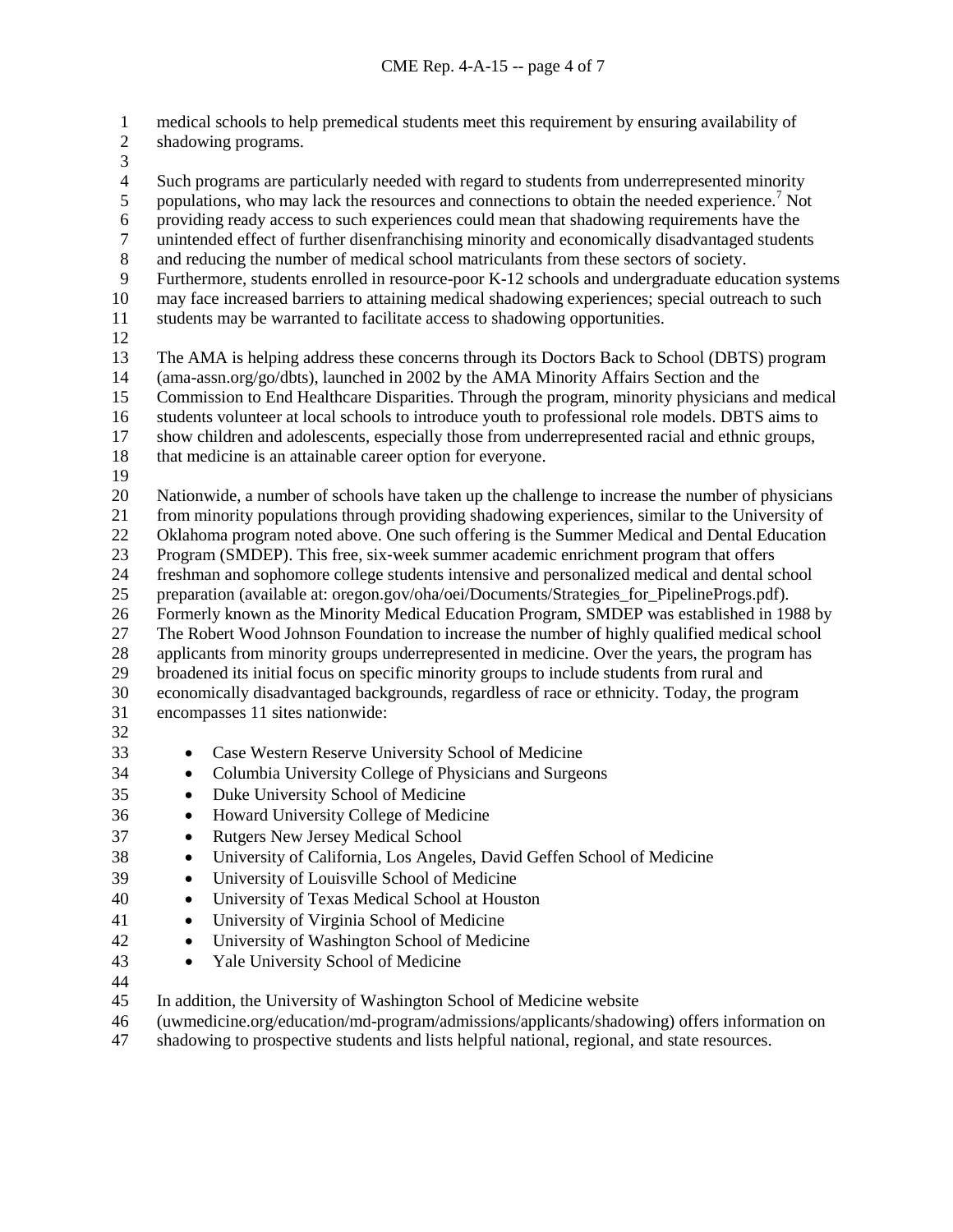| $\mathbf{1}$             | DEVELOPMENT OF SHADOWING GUIDELINES                                                                    |
|--------------------------|--------------------------------------------------------------------------------------------------------|
| $\boldsymbol{2}$         |                                                                                                        |
| 3                        | In response to the need for a more comprehensive approach, the Association of American Medical         |
| $\overline{\mathcal{L}}$ | Colleges worked in close collaboration with the AMA and the NAAHP, among others, to develop            |
| 5                        | shadowing guidelines for premedical students. The recommended guidelines                               |
| $\boldsymbol{6}$         | (aamc.org/download/356316/data/shadowingguidelines2013.pdf), released in 2013, include student         |
| $\tau$                   | learning objectives and responsibilities, a model physician-student agreement, a student code of       |
| $\,8$                    | conduct, and a student agreement on confidentiality and privacy of patient information.                |
| 9                        |                                                                                                        |
| 10                       | Another organization that provides information on shadowing is the American Association of             |
| 11                       | Colleges of Osteopathic Medicine (aacom.org/InfoFor/applicants/becoming/Pages/                         |
| 12<br>13                 | ShadowaDO.aspx). Similar to allopathic medical schools, colleges of osteopathic medicine               |
| 14                       | encourage applicants to learn more about the profession by identifying an osteopathic physician to     |
| 15                       | shadow. Many DOs' offices will host a premedical student for one or two days.                          |
| 16                       | <b>EXISTING AMA POLICY</b>                                                                             |
| 17                       |                                                                                                        |
| 18                       | The AMA does not have existing policy on shadowing, but it does have significant policy related to     |
| 19                       | increasing opportunities for underrepresented minorities to enter the field of medicine, including:    |
| 20                       |                                                                                                        |
| 21                       | H-350.960, Underrepresented Student Access to US Medical Schools                                       |
| 22                       | Our AMA: (1) recommends that medical schools should consider in their planning: elements of            |
| 23                       | diversity including but not limited to gender, racial, cultural and economic, reflective of the        |
| 24                       | diversity of their patient population; and (2) supports the development of new and the enhancement     |
| 25                       | of existing programs that will identify and prepare underrepresented students from the high-school     |
| 26                       | level onward and to enroll, retain and graduate increased numbers of underrepresented students.        |
| 27                       | (Res. 908, I-08)                                                                                       |
| 28                       |                                                                                                        |
| 29                       | D-350.995, Reducing Racial and Ethnic Disparities in Health Care                                       |
| 30                       | Our AMA's initiative on reducing racial and ethnic disparities in health care will include the         |
| 31                       | following recommendations:  (3) Promoting diversity within the profession by encouraging               |
| 32                       | publication of successful outreach programs that increase minority applicants to medical schools,      |
| 33                       | and take appropriate action to support such programs, for example, by expanding the "Doctors           |
| 34                       | Back to School" program into secondary schools in minority communities. (BOT Rep. 4, A-03;             |
| 35                       | Reaffirmation A-11)                                                                                    |
| 36                       |                                                                                                        |
| 37                       | E-9.121, Racial and Ethnic Health Care Disparities                                                     |
| 38                       | (6) Increasing the diversity of the physician workforce may be an important step in reducing racial    |
| 39                       | and ethnic health care disparities. Physicians should therefore participate in efforts to encourage    |
| 40                       | diversity in the profession.                                                                           |
| 41                       |                                                                                                        |
| 42                       | In addition to these policies addressing racial/ethnic diversity, AMA Policy D-295.941, Facilitating   |
| 43                       | Access to Health Care Facilities for Training, calls on the AMA to "work with the Association of       |
| 44                       | American Medical Colleges and other national organizations to expedite, wherever possible, the         |
| 45                       | standardization of requirements in regards to training on HIPAA, drug screening, and health            |
| 46                       | requirements for medical students, and resident and fellow physicians who are being educated in        |
| 47                       | hospitals and other health care settings." This particular policy, however, specifies medical students |

and resident/fellow physicians, not premedical or K-12 students.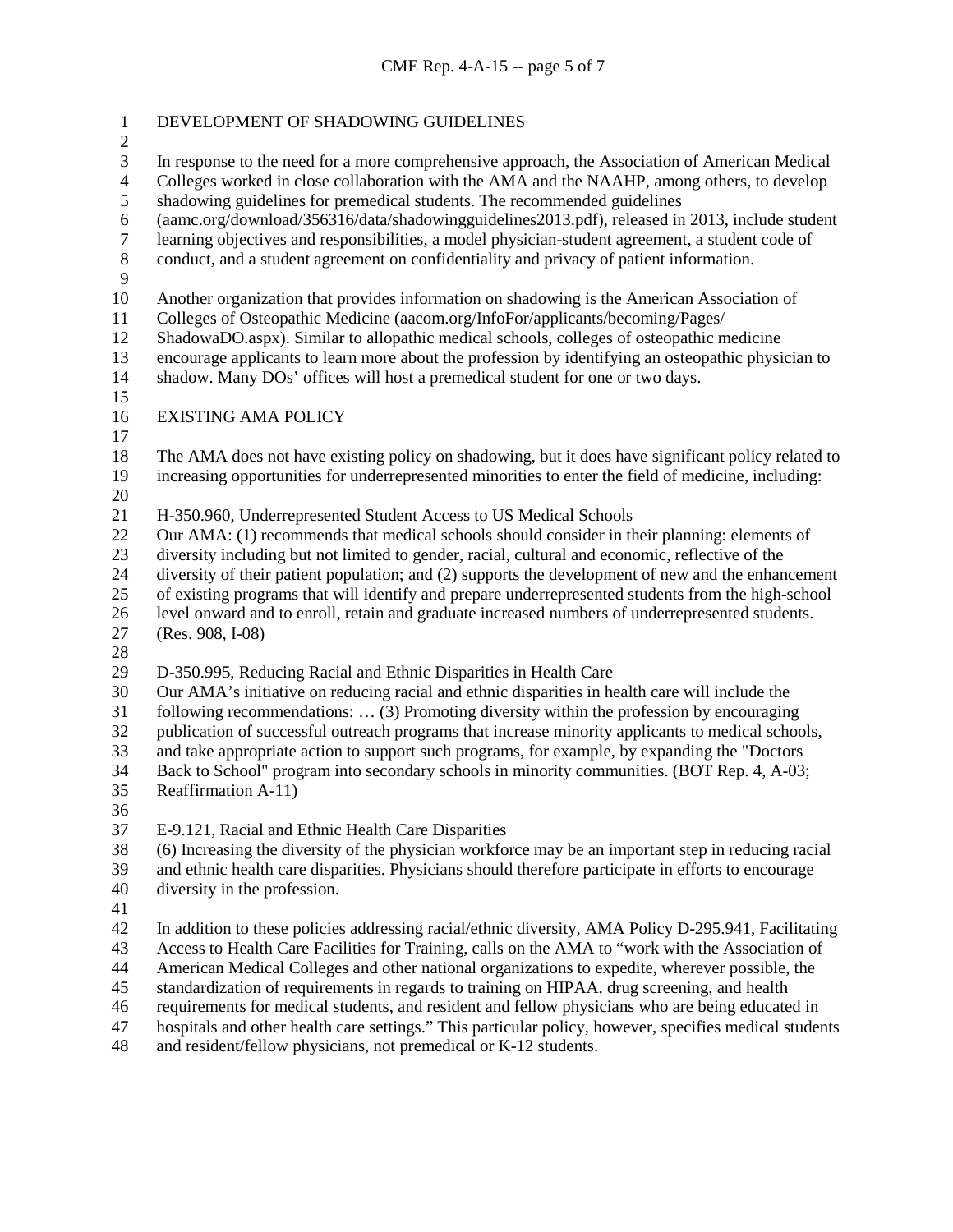| $\mathbf{1}$                     |                                                                                                                                                                                                          | <b>SUMMARY AND RECOMMENDATIONS</b>                                                                |  |
|----------------------------------|----------------------------------------------------------------------------------------------------------------------------------------------------------------------------------------------------------|---------------------------------------------------------------------------------------------------|--|
| $\overline{c}$<br>$\overline{3}$ |                                                                                                                                                                                                          |                                                                                                   |  |
| $\overline{4}$                   | In many cases, shadowing for a given K-12 or premedical student is valuable and could make the                                                                                                           |                                                                                                   |  |
| $\mathfrak s$                    | difference between a successful career in health care or a missed opportunity. As part of its                                                                                                            |                                                                                                   |  |
| $\sqrt{6}$                       | mission, the AMA could encourage physicians to "pay it forward" to the next generation by                                                                                                                |                                                                                                   |  |
| $\boldsymbol{7}$                 | offering the opportunity for shadowing. A list of hospitals and physicians willing to allow students<br>to shadow would be useful, but that would be a more substantive role than the AMA can assume, is |                                                                                                   |  |
| $\,8$                            | outside the scope of the AMA's strategic focus areas, and would entail a significant fiscal                                                                                                              |                                                                                                   |  |
| $\mathbf{9}$                     | investment.                                                                                                                                                                                              |                                                                                                   |  |
| $10\,$                           |                                                                                                                                                                                                          |                                                                                                   |  |
| 11                               |                                                                                                                                                                                                          | Other ways to further improve shadowing include: 1) an agreed-upon metric for all medical schools |  |
| 12                               | specifying the required quantity and quality of shadowing experiences for applicants; 2) similar                                                                                                         |                                                                                                   |  |
| 13                               | standardization among medical schools, hospitals and physicians offering shadowing experiences                                                                                                           |                                                                                                   |  |
| 14                               | as to the content and length of such programs; 3) development of HIPAA training modules for                                                                                                              |                                                                                                   |  |
| 15                               | premedical students; and 4) a national "shadow for a day" event, to create more awareness of the                                                                                                         |                                                                                                   |  |
| 16                               | need for shadowing, particularly as it relates to increasing physician diversity. Again, as noted                                                                                                        |                                                                                                   |  |
| 17                               | above, such activities are outside the scope of the AMA's work, but the AMA might encourage                                                                                                              |                                                                                                   |  |
| 18                               | other appropriate organizations (including the AAMC and/or NAAHP) to undertake this work.                                                                                                                |                                                                                                   |  |
| 19                               |                                                                                                                                                                                                          |                                                                                                   |  |
| 20                               | The development of clinical shadowing guidelines by the AAMC is timely and should help                                                                                                                   |                                                                                                   |  |
| 21                               |                                                                                                                                                                                                          | increase nationwide standardization of shadowing experiences for premedical students. The AMA     |  |
| 22                               | should encourage awareness and use of these guidelines and call upon medical schools, physicians                                                                                                         |                                                                                                   |  |
| 23                               | and others to help ensure availability of shadowing opportunities, particularly for students from                                                                                                        |                                                                                                   |  |
| 24                               |                                                                                                                                                                                                          | underrepresented populations.                                                                     |  |
| 25                               |                                                                                                                                                                                                          |                                                                                                   |  |
| 26                               | The Council on Medical Education therefore recommends that the following recommendations be                                                                                                              |                                                                                                   |  |
| 27                               | adopted in lieu of Resolutions 310-A-13 and 913-I-13 and that the remainder of this report be filed.                                                                                                     |                                                                                                   |  |
| 28                               |                                                                                                                                                                                                          |                                                                                                   |  |
| 29                               | 1.                                                                                                                                                                                                       | That our American Medical Association (AMA) encourage physicians in both private                  |  |
| 30                               |                                                                                                                                                                                                          | practice and academic settings to provide shadowing opportunities to students interested in       |  |
| 31<br>32                         |                                                                                                                                                                                                          | a career in medicine—particularly those from underrepresented populations—as part of the          |  |
|                                  |                                                                                                                                                                                                          | physician's commitment to the future of the profession. (Directive to Take Action)                |  |
| 33<br>34                         | 2.                                                                                                                                                                                                       | That our AMA encourage physicians to adopt the most appropriate shadowing model to the            |  |
| 35                               |                                                                                                                                                                                                          | needs of the practice/institution and the student(s). (Directive to Take Action)                  |  |
| 36                               |                                                                                                                                                                                                          |                                                                                                   |  |
| 37                               | 3.                                                                                                                                                                                                       | That our AMA endorse the clinical shadowing guidelines for students from the Association          |  |
| 38                               |                                                                                                                                                                                                          | of American Medical Colleges as one model for such students and help disseminate this             |  |
| 39                               |                                                                                                                                                                                                          | document to K-12 students, premedical students, health professions advisors, hospitals, and       |  |
| 40                               |                                                                                                                                                                                                          | physicians. (Directive to Take Action)                                                            |  |
|                                  |                                                                                                                                                                                                          |                                                                                                   |  |

Fiscal Note: \$500.